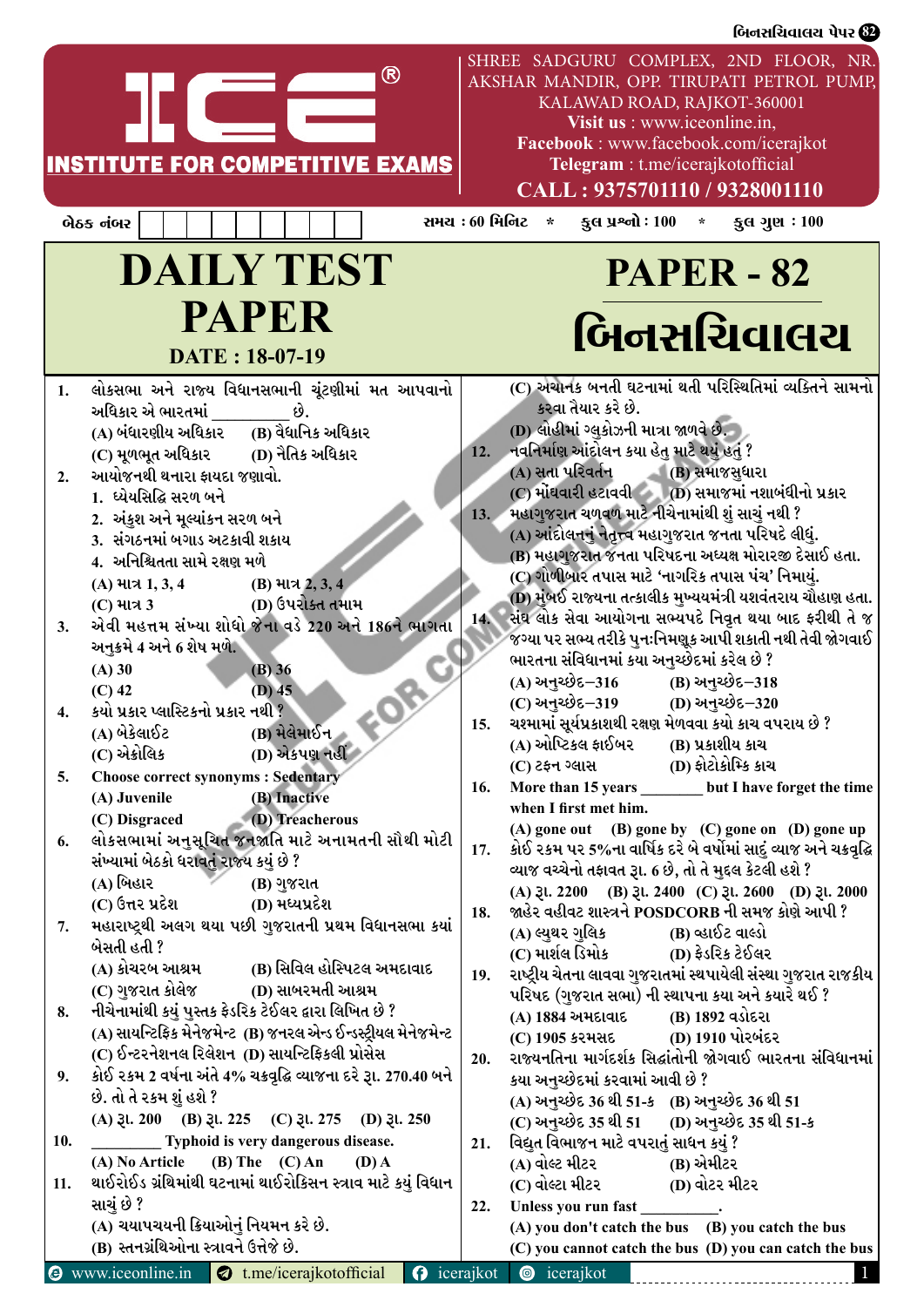#### બિનસચિવાલચ પેપર **છે?**

| 23. | 'વરલી' એ કઈ કળા છે ?                                              | 40. | નીચેનામાંથી કઈ સુવિધાનો ઉપયોગ કરીને કમ્પ્યૂટરમાં રહેલી         |
|-----|-------------------------------------------------------------------|-----|----------------------------------------------------------------|
|     | (C) સંગીત (D) શિલ્પ<br>$(A)$ નૃત્ય $(B)$ ચિત્ર                    |     | ટેમ્પરરી ફાઈલને દૂર કરી શકાય છે ?                              |
| 24. | વડી અદાલતમાં ન્યાયાધીશોની સંખ્યા વધારવાની સત્તા ભારતના            |     | (A) Disk Cleanup<br>(B) Clean Disk                             |
|     | સંવિધાન હેઠળ કોની પાસે છે ?                                       |     |                                                                |
|     | (A) સંઘ સહકાર<br>(B) રાજ્ય સરકાર                                  | 41. |                                                                |
|     | (C) રાષ્ટ્રપતિ<br>(D) રાજ્યપાલ                                    |     | $(C)$ is celebrate<br>(D) will be celebrated                   |
| 25. | ઈ.સ. 1857માં અમદાવાદમાં 'સ્વદેશી ઉદ્યોગ વર્ધક મંડળી'ની            | 42. | ભારતના બંધારણ હેઠળ નીચેના પૈકીનો કયો મૂળભૂત અધિકાર છે ?        |
|     | સ્થાપના કોણે કરી હતી ?                                            |     | (A) માહિતીનો અધિકાર<br>(B) શિક્ષણનો અધિકાર                     |
|     | (A) ત્રિભુવનદાસ ગજ્જર (B) અંબાલાલ દેસાઈ                           |     |                                                                |
|     | (C) રણછોડલાલ છોટાલાલ (D) અંબાલાલ સારાભાઈ                          |     | (C) કામ કરવાનો અધિકાર (D) રહેઠાણનો અધિકાર                      |
| 26. | Substitution with the correct word :- "The branch of              | 43. | રાષ્ટ્રીય કટોકટીના જાહેરનામાની અસરો છે.                        |
|     | medicine that deals with problems of old age."                    |     | 1. સંઘ સરકારની કારોબારી સત્તાઓનું વિસ્તરણ.                     |
|     | (A) Obstetrics<br>(B) Endocrinology                               |     | 2.  બંધારણની સંધીય જોગવાઈઓ બેશકરૂપે ચાલુ રહેશે.                |
|     | (C) On cology (D) Geriatrics                                      |     | 3.  સંસદની કાયદો ઘડવાની સત્તાઓનું વિસ્તરણ.                     |
|     | કોષકેન્દ્રમાં શાનો સમાવેશ થતો નથી ?                               |     | (B) ફક્ત 1 અને 2<br>(A) ફક્ત 1                                 |
| 27. | (A) કોષકેન્દ્રિકા                                                 |     | (C) ફક્ત 1 અને 3 (D) આપેલ તમામ                                 |
|     | (B) કોષ કેન્દ્ર રસ                                                | 44. | શબ્દસમૂહ માટે એક શબ્દ આપો :– 'કણસલાં ગુંદીને કે ઝડીને          |
|     | (C) રંગસૂત્રો<br>(D) કણાભસૂત્ર                                    |     | અનાજ કાઢવાની જગ્યા'                                            |
| 28. | નીચેના પૈકી કયા રાજ્યને 73મો સુધારા અધિનિયમ 1992 લાગુ             |     | $(C)$ ખળું<br>(A) ખેતર (B) પાદર<br><b>(D)</b> ચરાણ             |
|     | પડતો નથી ?                                                        | 45. | રૂા. 102માં વસ્તુ વહેચવાથી 15% ખોટ જાય છે. જો તેને રૂા. 134.40 |
|     | (A) આસામ<br>(B) મણીપુર                                            |     | માં વહેચવામાં આવે તો <u>શ</u> થાય ?                            |
|     |                                                                   |     | $(A)$ $12\%$ નફો<br>$(B)$ 12% ખોટ                              |
| 29. | ધોળાવીરામાંથી પ્રાપ્ત થયેલા સીલ શેના બનેલા હોય છે ?               |     | $(C)$ 10% ખોટ<br><b>D</b> ) 15% નફો                            |
|     | (A) તાંબુ<br>(B) સીસું                                            | 46. | નીચેનામાંથી કયું મેનુ માત્ર વર્ડમાં જ જોવા મળે છે ?            |
|     | (D) પકવેલી માટી<br>$(C)$ લોઢું                                    |     | $(A)$ $\delta$ -સર્ટ<br>$(B)$ વિન્ડો                           |
| 30. | જાહેર વહીવટના વિકાસના ચોથા તબક્કાનો સમયગાળો જણાવો.                |     | (C) ટેબલ<br>(D) હેલ્પ                                          |
|     | $(B)$ 1948-70<br>$(A)$ 1948-60                                    | 47. | 1976માં અસ્પૃશ્યતા નિવારણ અધિનિયમનું નામ બદલીને                |
|     | (D) $1948-90$<br>$(C)$ 1948-80                                    |     | થયું.                                                          |
| 31. | નીચેના પૈકી કયા રાજ્યમાં રાજ્યપાલે બંધારણીય કરજિયાત રીતે          |     | (A) નાગરીક હક્કોનું સંરક્ષણ અધિનિયમ                            |
|     | આદિવાસી બાબતોના મંત્રીની નિમણૂક કરવી પડે છે ?                     |     | (B) રાષ્ટ્રીય અસ્પૃશ્યતા નિવારણ અધિનિયમ                        |
|     | (A) બિહાર<br>(B) કર્ણાટક                                          |     | (C) લઘુતમ સામાજીક હક્કોનું સંરક્ષણ અધિનિયમ                     |
|     | (D) આંધ્રપ્રદેશ<br>(C) મધ્યપ્રદેશ                                 |     | (D) નામ બદલવામાં આવ્યું નથી                                    |
| 32. | ગાંધીનગરને ગુજરાતનું પાટનગર કયા મુખ્યમંત્રીના સમય દરમિયાન         | 48. | Suraj has been living here __________ october 2004.            |
|     | બનાવ્યું હતું ?                                                   |     | $(B)$ for<br>$(C)$ In<br>(A) Since<br>$(D)$ on                 |
|     | (A) હિતેન્દ્રભાઈ દેસાઈ<br>(B) બળવંતરાય મહેતા                      | 49. | વિધાન પરિષદવાળા રાજ્યની વિધાન પરિષદમાં સાહિત્ય, વિજ્ઞાન,       |
|     | (D) બાબુભાઈ પટેલ<br>(C) ઘનશ્યામ ઓઝા                               |     | કલા અને સહકારી પ્રવૃત્તિ ક્ષેત્રની કેટલી વ્યક્તિઓને સભ્ય તરીકે |
| 33. | એસિડ માટે નીચેનામાંથી કયું વિધાન સાચું છે ?                       |     | રાજ્યપાલ નિમણૂક કરી શકે છે ?                                   |
|     | (A) લાલ લિટમસને ભૂર બનાવે છે.<br>ં (B) સ્પર્શ દાહક હોય છે.        |     |                                                                |
|     | (C) કપડા ઘોવાના ઉપયોગમાં આવે છે. (D) સ્વાદે તૂરાં હોય છે.         |     | (A) વિધાન પરિષદની સંખ્યા 5%<br>(B) 4 સભ્યો                     |
|     | ગુજરાતમાં નિર્માણઘીન 'ક્રાંતિતીર્થ' સાથે કોનું નામ જોડાયેલું છે ? |     | $(C)$ વિધાન પરિષદની સંખ્યાના 1/6 સભ્યો $(D)$ 2 સભ્યો           |
| 34. |                                                                   | 50. | અલંકાર ઓળખાવો :– 'આ સંસાર સાગર તરવો સહેલો નથી.'                |
|     | (A) સરદારસિંહ રાણા<br>(B) સરદાર પટેલ                              |     | (B) ઉપમા<br>(A) 345                                            |
|     | (C) સરદાર ભગતસિંહ        (D) શ્યામજી કૃષ્ણવર્મા                   |     | (D) શ્લેષ<br>(C) ઉત્પ્રેક્ષા                                   |
| 35. | The percentage of good leaders _______ very small.                | 51. | છંદ ઓળખાવો :– 'મને શિશુતણી ગમે સરળ સૃષ્ટિ સ્નેહભરી'            |
|     | $(C)$ had $(D)$ are<br>$(A)$ is<br>(B) were                       |     | (A) મંદાક્રાન્તા<br>(B) પૃથ્વી                                 |
| 36. | ભારતના બંધારણમાં કયા સુધારાને 'પુનઃસ્થાપન સુધારો' કહી શકાય ?      |     | (C) શિખરિણી<br>(D) હરિણી                                       |
|     | (A) 42 મો સુધારો (B) 44 મો સુધારો                                 | 52. | કયો રોગ ત્રુટિજન્ય રોગ નથી ?                                   |
|     | (C) 52 મો સુધારો (D) 73 મો સુધારો                                 |     | (A) ક્વોશિયોરકોર               (B) એનિમિયા                     |
| 37. | આયોજન વિશે અયોગ્ય બાબત જણાવો.                                     |     | $(C)$ ગોઈટર $(D)$ સીફિલિસ                                      |
|     | (A) આયોજન સર્વવ્યાપી છે.                                          | 53. | રાષ્ટ્રપતિની ચૂંટણીની પ્રક્રિયા કયા દેશના બંધારણમાંથી લેવામાં  |
|     | (B) આયોજન 100ટકા સાચું ઠરે.                                       |     | આવી છે ?                                                       |
|     | (C) આયોજન દ્વારા ભવિષ્યની અનિશ્ચિતતાઓ ઘટાડી શકાય.                 |     | (A) અમેરિકા<br>(B) આર્યલેન્ડ                                   |
|     | (D) આયોજનને આંતરિક અને બાહ્ય પરિબળો અસર કરે છે.                   |     | (C) ઓસ્ટ્રલિયા<br>(D) જાપાન                                    |
| 38. | સમાસ ઓળખાવો :– સવિનય                                              | 54. | નીચેનામાંથી કયો CPUનો એક ભાગ છે ?                              |
|     | (A) બહુવ્રીહિ<br>(B) અવ્યયીભાવ                                    |     | $(A)$ ALU<br>$(B)$ JCL                                         |
|     | (C) ઉપપદ<br>(D) કર્મધારય                                          |     | $(C)$ MSB<br>(D) DVD                                           |
| 39. | નીચેનામાંથી કયા પ્રકારના રેસા કુદરતી રેસા છે ?                    | 55. | If the doctor had come earlier, he _______ the Patient.        |
|     | (A) રેશમ<br>(B) ટેરેલિન                                           |     | (A) could have saved (B) could have been saved                 |
|     | (C) એક્રેલિક<br>(D) નાયલોન                                        |     | (C) could save<br>(D) can have saved                           |
|     |                                                                   |     |                                                                |

કરીને કમ્પ્યૂટરમાં રહેલી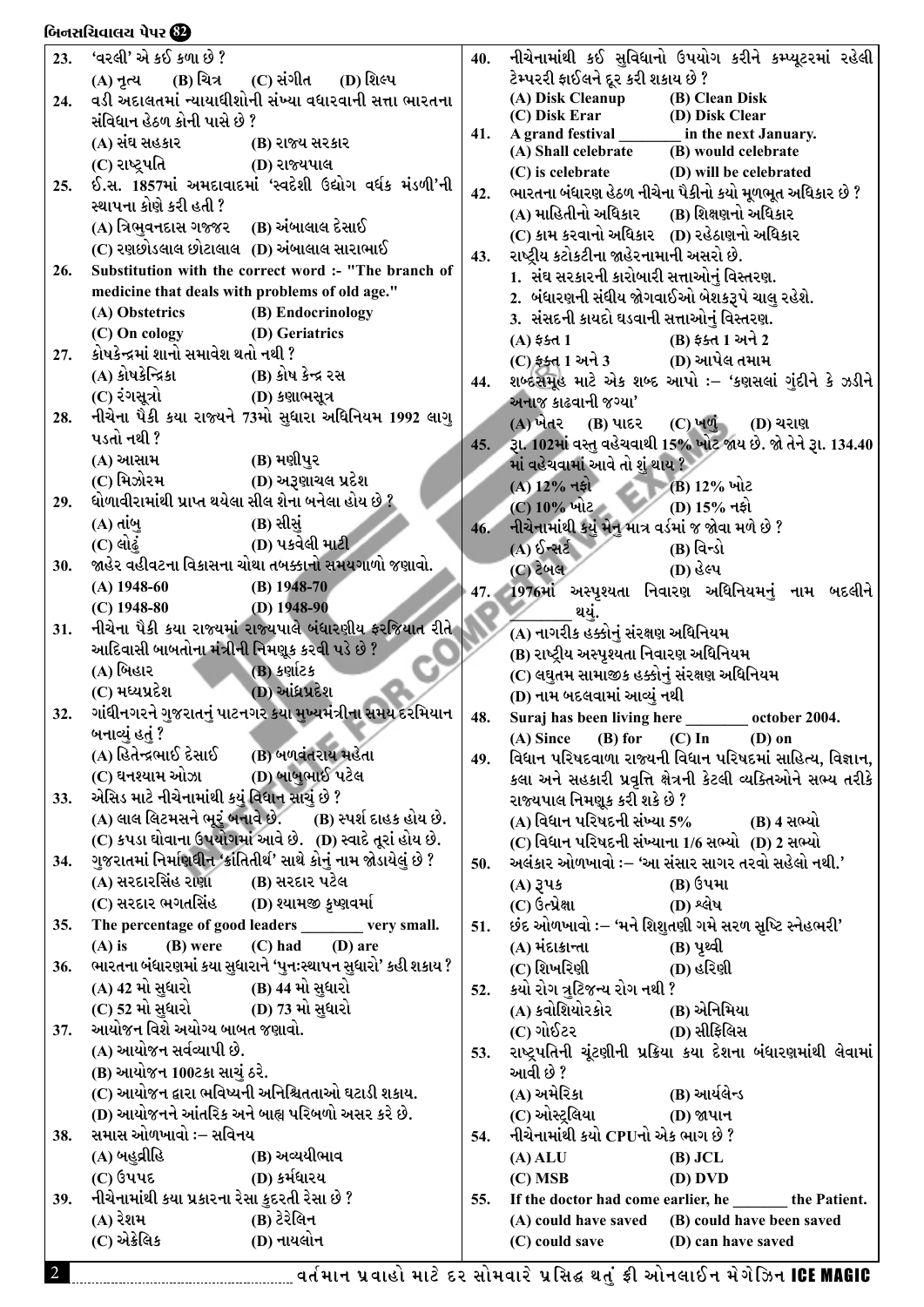# <u>બિનસચિવાલય પેપર છે?</u>

| 56. | રૂઢિપ્રયોગનો અર્થ જણાવો :– ખીલો થઈ જવું                                                                      | 72.       | નીચેનામાંથી કયો ખરડો રાજ્યવિધાન મંડળમાં રજૂ થઈ શકતો નથી ?          |
|-----|--------------------------------------------------------------------------------------------------------------|-----------|--------------------------------------------------------------------|
|     | (A) ગુસ્સે થઈ જવું (B) ચિંતામુક્ત થઈ જવું                                                                    |           | (A) નાણા ખરડો<br>(B) નાણાકીય ખરડો                                  |
|     | (C) ઊભા રહી જવું (D) દયા અનુભવવી                                                                             |           | (C) બંધારણીય સુધારા ખરડો (D) સામાન્ય ખરડો                          |
| 57. | Pocket Vetoનો ખ્યાલ કયા દેશના બંધારણમાંથી લેવામાં આવ્યો છે ?                                                 | 73.       | ફ્રદંત શોધો ઃ– હરગોવિંદ અને હું બાળપણથી સાથે <u>રમેલા</u> .        |
|     | (A) અમેરિકા (B) ફ્રાન્સ (C) બ્રિટન (D) જાપાન                                                                 |           | (B) પરોક્ષ ભૂતક્રદંત<br>(A) સાદો ભૂતક્રદંત                         |
| 58. | ચરબી માટે કયું વિધાન સાચું નથી ?                                                                             |           | (C) સંબંધક ભૂતક્રદંત (D) હેત્વર્થ ક્રદંત                           |
|     | (A) કોષ અને માસપેશીઓની રચનામાં મહત્ત્વનો ભાગ ભજવે છે.                                                        | 74.       | ભારતીય બંધારણમાં કેન્દ્ર અને રાજ્ય વચ્ચે સત્તા વહેંચણી             |
|     | (B) શેરડી, મકાઈમાંથી વિપુલ પ્રમાણમાં ચરબી મળે છે.                                                            |           | માં આવેલ પ્રવૃત્તિ આધારિત છે.                                      |
|     | (C) શરીરને ગરમી પૂરી પાડે છે.                                                                                |           | (A) મોર્લે – મીન્ટો સુધારો, 1909                                   |
|     | (D) શરીરને શક્તિ પૂરી પાડે છે.                                                                               |           | (B) મોન્ટેગ્યુ – ચેમ્સફર્ડ અધિનિયમ, 1919                           |
| 59. | રાજ્યમાં વિધાનપરિષદ દૂર કરવા અથવા તેનું સર્જન કરવા માટે કોણ                                                  |           | (C) ગવર્નમેન્ટ ઓફ ઈન્ડિયા એક્ટ, 1935                               |
|     | ભલામણ કરી શકે ?                                                                                              |           | (D) ઈન્ડિયા ઈન્ડીપેન્ડન્સ એક્ટ, 1947                               |
|     | (A) રાજ્યની મંત્રીપરિષદ (B) રાજ્યની વિધાનસભા                                                                 | 75.       | સાચી જોડણી શોધો.                                                   |
|     | (C) રાજ્યના રાજ્યપાલ (D) રાજ્યના મુખ્યમંત્રી                                                                 |           | (A) દૂર્ધર્ષતા (B) દુર્ધર્ષતા (C) દુધર્ષતા (D) દૂધર્ષતા            |
| 60. | સમાનાર્થી શબ્દ જણાવો :– સારંગ                                                                                | 76.       | કમ્પ્યૂટરમાં કોઈપણ ફાઈલનો સંગ્રહ કયાં થાય છે ?                     |
|     | (B) સુગંધ (C) ફોરમ (D) અવાજ<br>(A) હરણ                                                                       |           | (A) ડિરેક્ટરીમાં<br>(B) ડેસ્કમાં                                   |
| 61. | Chang the voice :- "They had not done their task"                                                            |           | (C) સંગ્રહ કરતા કોઈપણ સાધનમાં (D) ડિરેકટરી અને ડેસ્ક બંનેમાં       |
|     | (A) Their task had not been done                                                                             | 77.       | નીચેના પૈકી કઈ સંસદીય સમિતિ નથી ?                                  |
|     | (B) Their task had been not done                                                                             |           | (A) વ્યાપાર સલાહકાર સમિતિ                                          |
|     | (C) Their task have not been done                                                                            |           | (B) SC અને STના કલ્યાણ માટેની સમિતિ                                |
|     | (D) Their task have been not done                                                                            |           | (C) લઘુમતી કલ્યાણ સમિતિ                                            |
| 62. | કાર્ય કરે છે.<br>ભારતના નિયંત્રક – મહાલેખા પરીક્ષક                                                           |           | (D) લાભના પદો માટેની સંયુક્ત સમિતિ                                 |
|     | (A) ફક્ત ઓડીટ (B) ઓડિટ અને હિસાબ બંને                                                                        | 78.       | નીચેનામાંથી કયું ટેકસ એડિટર નથી ?                                  |
|     | (C) ફક્ત હિસાબ (D) હિસાબ, ઓડિટ અને ન્યાય વિષયક                                                               |           | $(A)$ નોટપેડ<br>(B) વર્ડપેડ                                        |
| 63. | A એ B કરતા ઉમરમાં 2 વર્ષ મોટો છે. જ્યારે B એ C કરતા ઉમરમાં                                                   |           | (C) પાવર પોઈન્ટ<br>(D) એમ.એસ. વર્ડ                                 |
|     | બમણો છે. જો $\mathbf{A}, \mathbf{B}$ અને $\mathbf{C}$ ની ઉંમરનો સરવાળો 27 હોય, તો $\mathbf{B}$ ની $\mid$ 79. |           | લોકસભાના અધ્યક્ષ…                                                  |
|     | ઉંમર શું હશે ?                                                                                               |           | (A) ગૃહમાં બહુમતી ધરાવતા પક્ષના સભ્યો દ્વારા ચૂંટાય છે.            |
|     | (A) $7$ qv( B) $8$ qv( C) $9$ qv( D) $10$ qv                                                                 |           | (B) બંને ગૃહોના સભ્યો દ્વારા ચૂંટાય છે.                            |
| 64. | નીચેનામાંથી કયું બ્રાઉઝર નથી ?                                                                               |           | (C) રાષ્ટ્રપતિ દ્વારા વડાપ્રધાન સાથે પરામર્શ કરી નિમાય છે.         |
|     | (A) નેટસ્કેપ નેવિગેટર (B) કોમ                                                                                |           | (D) ગૃહ દ્વારા તેના પોતાના સભ્યોમાંથી ચૂંટાય છે.                   |
|     | (D) થંડર સ્ટોર્મ<br>(C) એપિક                                                                                 | 80.       | સંધિ છોડો :– તપોધન                                                 |
| 65. | નીચેના પૈકી કઈ સંસ્થાએ 'ક્રિમી લેયર' નો ખ્યાલ આપ્યો.                                                         |           | (B) તપો + ધન<br>(A) તપસ્ + ધન                                      |
|     | (A) ભારતના રાષ્ટ્રપતિ (B) ભારતનું ચૂંટણીપંચ                                                                  |           | (D) તપ + ધોન<br>(C) તપસ + ધન<br>નીચેનામાંથી કયો ડેટાનો પ્રકાર છે ? |
|     | (C) ભારતની સર્વોચ્ચ અદાલત                                                                                    | 81.       |                                                                    |
|     | (D) ભારતની સંસદ                                                                                              |           | $552$ (A)<br>(B) સાઉન્ડ<br>(C) વીડિયો<br>(D) અહીં દર્શાવેલ ત્રણેય  |
| 66. | Little water is in the bottle,                                                                               | 82.       | સોટીમય મૂળતંત્ર કઈ વનસ્પતિમાં જોવા મળે છે ?                        |
|     | $(A)$ isn't it<br>$(B)$ is it                                                                                |           | (B) મકાઈ<br>(A) જૂવાર                                              |
|     | $(C)$ does it<br>$(D)$ wasn't it                                                                             |           | (C) રાયડો<br>(D) બાજરી                                             |
| 67. | 28 લિ. મિશ્રણમાં દૂધ તથા પાણીની માત્રા 5:2 ગુણોત્તરમાં છે. આ                                                 | 83.       | ભારતીય સંવિધાનના અનુચ્છેદ–312 અન્વયે, રાજ્યસભાને                   |
|     | મિશ્રણમાં કેટલું પાણી ઉમેરવું જોઈએ જેથી નવો ગુણોત્તર 2:5 થાય.                                                |           | નું ગઠન કરવાની ભલામણ કરવાનો વિશિષ્ટ અધિકાર છે.                     |
|     | (A) 30 લિ.<br>(B) 42 લિ.<br>(C) 36 લિ.<br>(D) 48 લિ.                                                         |           | (A) જળવિવાદ ટ્રિબ્યુનલ<br>(B) વહિવટી ટ્રીબ્યુનલ                    |
|     | તળપદા શબ્દ જણાવો ઃ– સલવટ                                                                                     |           | (C) નવી અખિલ ભારતીય સેવાઓ (D) ક્ષેત્રિય પરિષદ                      |
| 68. | (A) સાલ્લો<br>(B) કરચલી                                                                                      | 84.       | નેટવર્ક એનાલિસીસના નામ જણાવો.                                      |
|     | (D) છેડો<br>(C) ગાઉન                                                                                         |           | (B) PERT (C) MTS (D) ઉપરોક્ત તમામ<br>$(A)$ CPM                     |
| 69. | નીચેના પૈકી વડાપ્રધાન બનનાર રાજ્યસભાના પ્રથમ સાંસદ કોણ                                                       | 85.       | નીચેનામાંથી કયા સંસદમાં રજૂ કરતા પહેલા રાષ્ટ્રપતિની પૂર્વ મંજૂરી   |
|     | હતા ?                                                                                                        |           | લેવામાં આવતા અહેવાલ અને નિવેદનો હોય છે ?                           |
|     | (B) ઈન્દિરા ગાંધી<br>(A) લાલબહાદુર શાસ્ત્રી                                                                  |           | 1.  વાર્ષિક નાણાંકીય નિવેદન                                        |
|     | (D) મનમોહન સિંહ<br>(C) ચરણ સિંઘ                                                                              |           | 2.  ઓડિટર જનરલનો અહેવાલ                                            |
| 70. | Turn Following in to Indirect form :-                                                                        |           | 3.  નાણાપંચનો અહેવાલ                                               |
|     | Suresh said "The rain was falling."                                                                          |           | 4.  સંઘ જાહેર સેવા આયોગનો વાર્ષિક અહેવાલ                           |
|     | (A) Suresh said that the rain was falling.                                                                   |           | (A) માત્ર 1 અને 3<br>(B) માત્ર 2 અને 4                             |
|     | (B) Suresh said that the rain is falling.                                                                    |           | $(C)$ માત્ર 1, 2 અને 4 $(D)$ આપેલ તમામ                             |
|     | (C) Suresh said that the rain had been falling.                                                              | 86.       | ઈન્ડિયન એરફોર્સના વિંગ કમાન્ડર શ્રી અભિનન્દન વર્ધમાને કયા          |
|     | (D) Suresh said that the rain falls.                                                                         |           | વિભાન દ્વારા પાકિસ્તાનનું F-16 વિમાન તોડી પાડયું હતું ?            |
| 71. | નિપાત શોધો :– શિવાની આજે ગરબા ગાવા આવશે જ.                                                                   |           | $(A)$ MIG - 27<br>$(B)$ MIG - 21                                   |
|     | (B) આજે<br>(D) આવશે<br>$(C)$ ગાવા<br>$(A)$ $\gamma$                                                          |           | (C) Mirage - 2000<br>(D) Su - 30 Mki                               |
| Θ   | www.iceonline.in <b>a</b> t.me/icerajkotofficial<br>Q                                                        | icerajkot | icerajkot<br>$\bullet$<br>$\mathbf{3}$                             |
|     |                                                                                                              |           |                                                                    |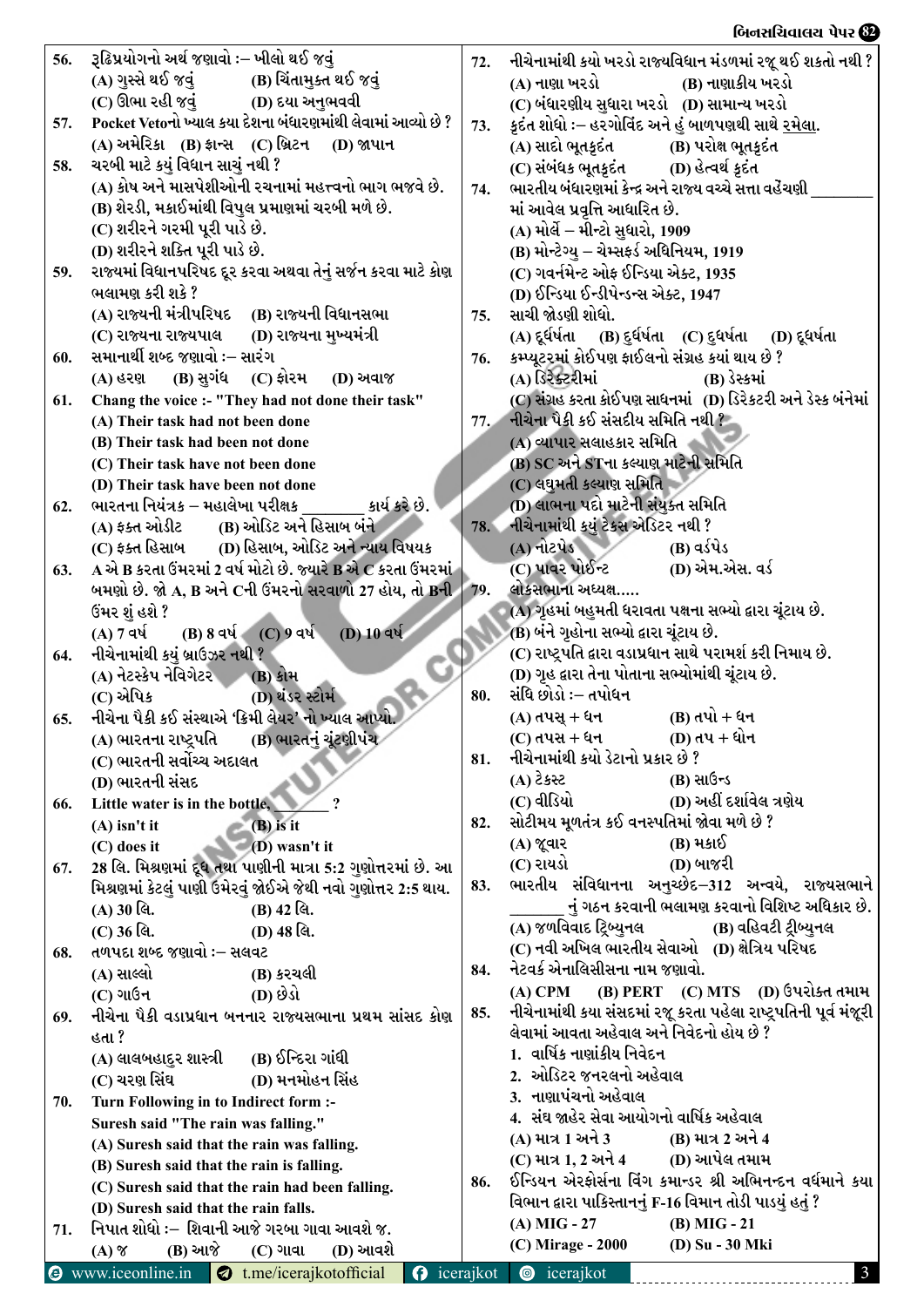#### બિનસચિવાલચ પેપર **છે**